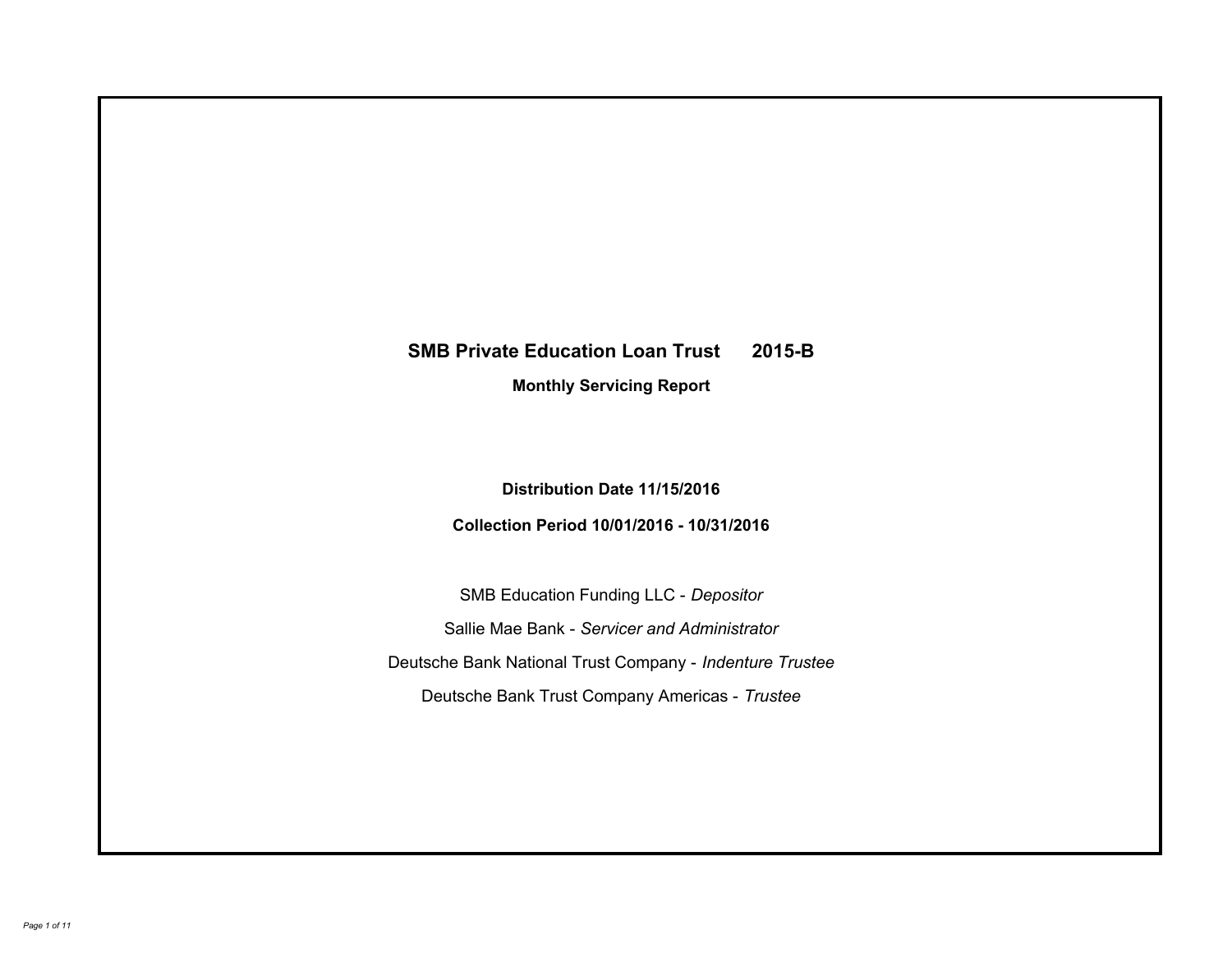A

| Α           | <b>Student Loan Portfolio Characteristics</b> |                                                 | <b>Settlement Date</b><br>07/30/2015 | 09/30/2016       | 10/31/2016       |
|-------------|-----------------------------------------------|-------------------------------------------------|--------------------------------------|------------------|------------------|
|             | <b>Principal Balance</b>                      |                                                 | \$700,964,388.29                     | \$637,178,117.80 | \$631,117,368.51 |
|             | Interest to be Capitalized Balance            |                                                 | 42,430,107.89                        | 45,792,526.64    | 46,693,024.14    |
|             | Pool Balance                                  |                                                 | \$743,394,496.18                     | \$682,970,644.44 | \$677,810,392.65 |
|             | Weighted Average Coupon (WAC)                 |                                                 |                                      |                  |                  |
|             |                                               | WAC1 (Contractual Interest Rate on the Loan)    | 8.20%                                | 8.45%            | 8.44%            |
|             |                                               | WAC2 (Average of Applicable Interest Rate)      | 8.18%                                | 8.42%            | 8.41%            |
|             |                                               | WAC3 (Average of Actual Interest Rate)          | 8.13%                                | 8.35%            | 8.34%            |
|             | Weighted Average Remaining Term               |                                                 | 128.84                               | 123.29           | 123.25           |
|             | Number of Loans<br>Number of Borrowers        |                                                 | 63,899<br>43,918                     | 58,887<br>39,778 | 58,415<br>39,480 |
|             | Pool Factor                                   |                                                 |                                      | 0.918718995      | 0.911777523      |
|             |                                               | Since Issued Total Constant Prepayment Rate (1) |                                      | 5.75%            | 5.84%            |
|             |                                               |                                                 |                                      |                  |                  |
| B           | <b>Debt Securities</b>                        | Cusip/Isin                                      | 10/17/2016                           |                  | 11/15/2016       |
|             | A1                                            | 78448QAA6                                       | \$120,093,092.73                     |                  | \$112,684,484.58 |
|             | A <sub>2</sub> A                              | 78448QAB4                                       | \$192,000,000.00                     |                  | \$192,000,000.00 |
|             | A2B                                           | 78448QAC2                                       | \$90,000,000.00                      |                  | \$90,000,000.00  |
|             | A <sub>3</sub>                                | 78448QAD0                                       | \$75,000,000.00                      |                  | \$75,000,000.00  |
|             | B                                             | 78448QAE8                                       | \$70,000,000.00                      |                  | \$70,000,000.00  |
|             | C                                             | 78448QAF5                                       | \$50,000,000.00                      |                  | \$50,000,000.00  |
|             |                                               |                                                 |                                      |                  |                  |
| $\mathsf C$ | <b>Certificates</b>                           | <b>Cusip/Isin</b>                               | 10/17/2016                           |                  | 11/15/2016       |
|             | Residual                                      | 78448Q108                                       | \$100,000.00                         |                  | \$100,000.00     |
|             |                                               |                                                 |                                      |                  |                  |
| D           | <b>Account Balances</b>                       |                                                 | 10/17/2016                           |                  | 11/15/2016       |
|             | Reserve Account Balance                       |                                                 | \$1,896,081.00                       |                  | \$1,896,081.00   |
|             |                                               |                                                 |                                      |                  |                  |
| E           | <b>Asset / Liability</b>                      |                                                 | 10/17/2016                           |                  | 11/15/2016       |
|             | Overcollateralization Percentage              |                                                 | 12.57%                               |                  | 13.00%           |
|             | Specified Overcollateralization Amount        |                                                 | \$204,891,193.33                     |                  | \$203,343,117.80 |
|             | Actual Overcollateralization Amount           |                                                 | \$85,877,551.71                      |                  | \$88,125,908.07  |

(1) Since Issued Total CPR calculations found in monthly servicing reports issued on or prior to September 15, 2015 originally included loans that were removed from the pool by the sponsor because they became ineligible for the pool between the cut-off date and settlement date. On October 5, 2015, Since Issued Total CPR calculations were revised to exclude these loans and all prior monthly servicing reports were restated. For additional information, see 'Since Issued CPR Methodology' found on page 11 of this report.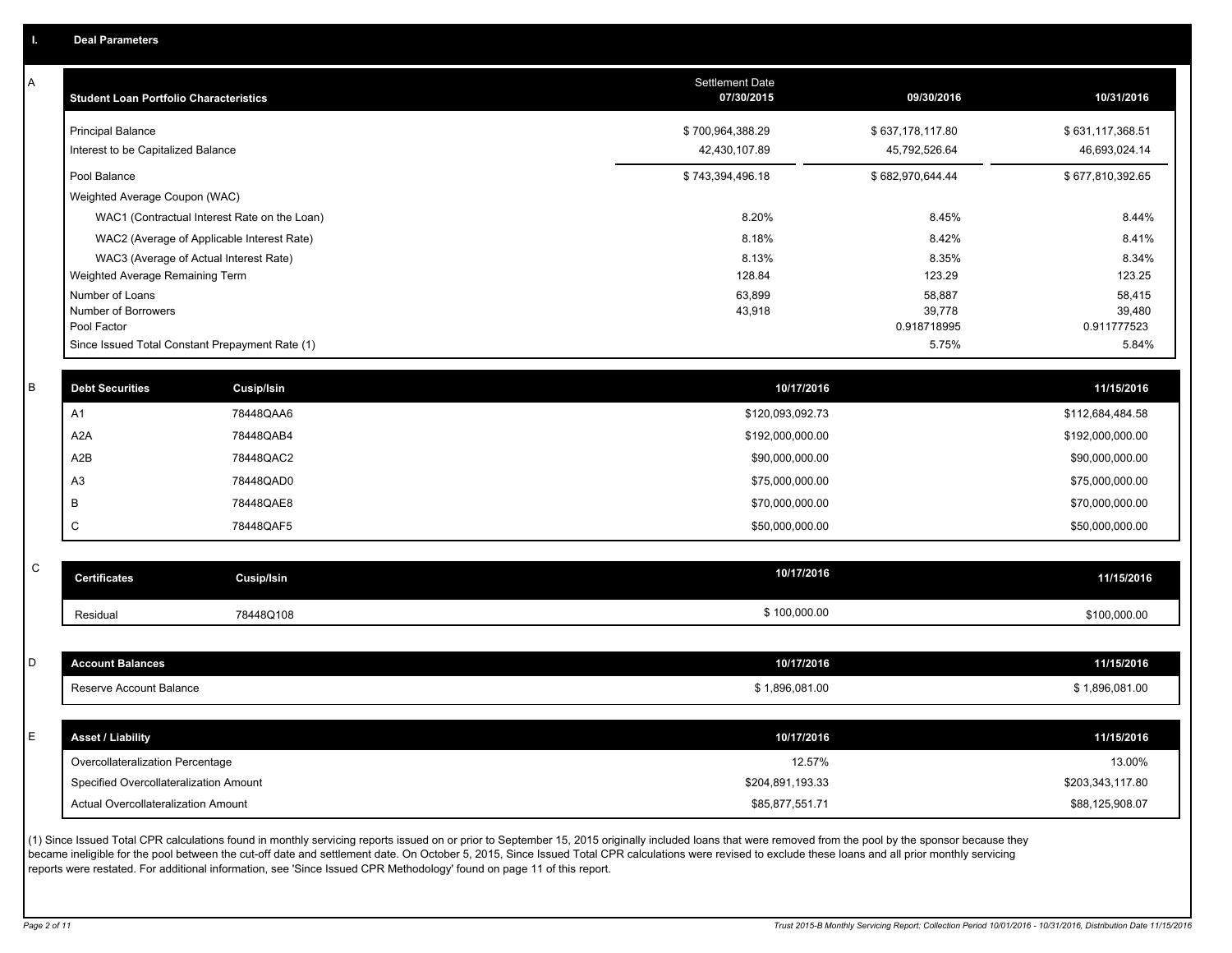### **II. 2015-B Trust Activity 10/01/2016 through 10/31/2016**

| Α | <b>Student Loan Principal Receipts</b>                           |                |
|---|------------------------------------------------------------------|----------------|
|   | <b>Borrower Principal</b>                                        | 6,502,474.97   |
|   | <b>Consolidation Activity Principal</b>                          | 0.00           |
|   | Seller Principal Reimbursement                                   | 0.00           |
|   | Servicer Principal Reimbursement                                 | 0.00           |
|   | Delinquent Principal Purchases by Servicer                       | 0.00           |
|   | <b>Other Principal Deposits</b>                                  | 0.00           |
|   | <b>Total Principal Receipts</b>                                  | \$6,502,474.97 |
| В | <b>Student Loan Interest Receipts</b>                            |                |
|   | <b>Borrower Interest</b>                                         | 2,532,944.80   |
|   | <b>Consolidation Activity Interest</b>                           | 0.00           |
|   | Seller Interest Reimbursement                                    | 0.00           |
|   | Servicer Interest Reimbursement                                  | 0.00           |
|   | Delinquent Interest Purchases by Servicer                        | 0.00           |
|   | <b>Other Interest Deposits</b>                                   | 0.00           |
|   | <b>Total Interest Receipts</b>                                   | \$2,532,944.80 |
| C | <b>Recoveries on Realized Losses</b>                             | \$55,692.26    |
| D | <b>Investment Income</b>                                         | \$2,804.40     |
| Е | <b>Funds Borrowed from Next Collection Period</b>                | \$0.00         |
| F | <b>Funds Repaid from Prior Collection Period</b>                 | \$0.00         |
| G | Loan Sale or Purchase Proceeds                                   | \$0.00         |
| н | Initial Deposits to Distribution Account                         | \$0.00         |
|   | <b>Excess Transferred from Other Accounts</b>                    | \$0.00         |
| J | <b>Borrower Benefit Reimbursements</b>                           | \$0.00         |
| Κ | <b>Other Deposits</b>                                            | \$0.00         |
| Г | <b>Other Fees Collected</b>                                      | \$0.00         |
| М | <b>AVAILABLE FUNDS</b>                                           | \$9,093,916.43 |
| N | Non-Cash Principal Activity During Collection Period             | \$441,725.68   |
| O | Aggregate Purchased Amounts by the Depositor, Servicer or Seller | \$0.00         |
| P | Aggregate Loan Substitutions                                     | \$0.00         |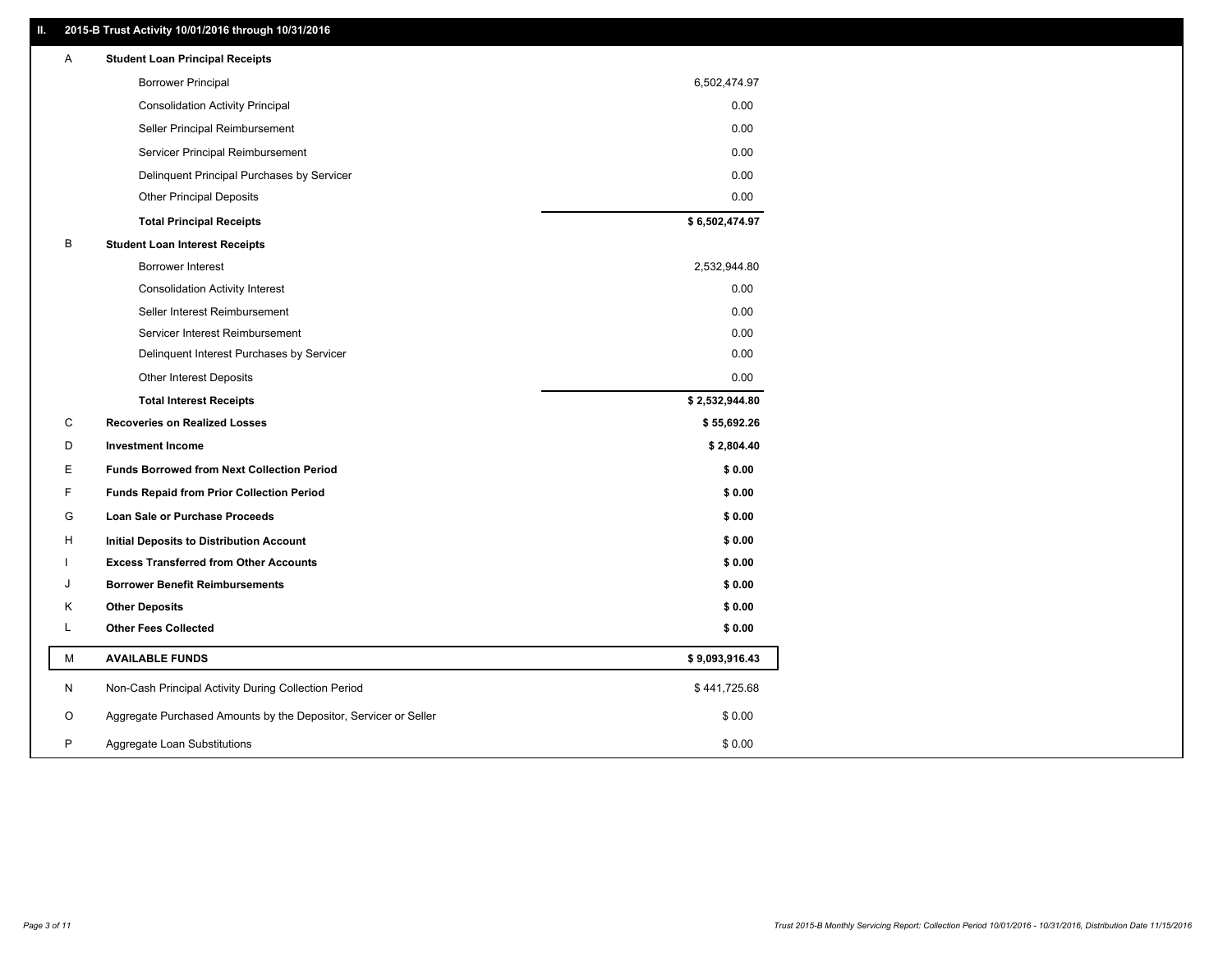|                   |                       |                          |         |                  | <b>Loans by Repayment Status</b> |                            |                          |         |                  |                |                            |
|-------------------|-----------------------|--------------------------|---------|------------------|----------------------------------|----------------------------|--------------------------|---------|------------------|----------------|----------------------------|
|                   |                       |                          |         | 10/31/2016       |                                  |                            |                          |         | 09/30/2016       |                |                            |
|                   |                       | <b>Wtd Avg</b><br>Coupon | # Loans | Principal        | % of Principal                   | % of Loans in<br>Repay (1) | <b>Wtd Avg</b><br>Coupon | # Loans | Principal        | % of Principal | % of Loans in<br>Repay (1) |
| INTERIM:          | IN SCHOOL             | 9.22%                    | 8,185   | \$89,972,941.11  | 14.256%                          | $-$ %                      | 9.22%                    | 8,210   | \$90,232,823.42  | 14.161%        | $-$ %                      |
|                   | GRACE                 | 8.97%                    | 4,182   | \$44,380,323.36  | 7.032%                           | $-$ %                      | 8.95%                    | 4,297   | \$45,658,589.55  | 7.166%         | $-$ %                      |
|                   | <b>DEFERMENT</b>      | 9.11%                    | 2,519   | \$26,835,606.84  | 4.252%                           | $-$ %                      | 9.11%                    | 2,421   | \$25,737,609.38  | 4.039%         | $-$ %                      |
| <b>REPAYMENT:</b> | <b>CURRENT</b>        | 8.00%                    | 41,245  | \$441,479,199.74 | 69.952%                          | 93.946%                    | 8.01%                    | 41,327  | \$442,921,420.30 | 69.513%        | 93.139%                    |
|                   | 31-60 DAYS DELINQUENT | 8.95%                    | 621     | \$6,714,784.50   | 1.064%                           | 1.429%                     | 9.04%                    | 650     | \$7,352,406.82   | 1.154%         | 1.546%                     |
|                   | 61-90 DAYS DELINQUENT | 9.12%                    | 266     | \$3,099,819.61   | 0.491%                           | 0.660%                     | 8.79%                    | 283     | \$3,178,412.76   | 0.499%         | 0.668%                     |
|                   | > 90 DAYS DELINQUENT  | 8.88%                    | 169     | \$1,745,955.52   | 0.277%                           | 0.372%                     | 9.05%                    | 113     | \$1,202,958.40   | 0.189%         | 0.253%                     |
|                   | <b>FORBEARANCE</b>    | 8.16%                    | 1,228   | \$16,888,737.83  | 2.676%                           | 3.594%                     | 8.41%                    | 1,586   | \$20,893,897.17  | 3.279%         | 4.394%                     |
| <b>TOTAL</b>      |                       |                          | 58,415  | \$631,117,368.51 | 100.00%                          | 100.00%                    |                          | 58,887  | \$637,178,117.80 | 100.00%        | 100.00%                    |

Percentages may not total 100% due to rounding  $^\star$ 

1 Loans classified in "Repayment" include any loan for which interim interest only, \$25 fixed payments or full principal and interest payments are due.

|                 |                                                |                          |         |                  | <b>Loans by Borrower Status</b> |                                |                          |         |                  |                |                                |
|-----------------|------------------------------------------------|--------------------------|---------|------------------|---------------------------------|--------------------------------|--------------------------|---------|------------------|----------------|--------------------------------|
|                 |                                                |                          |         | 10/31/2016       |                                 |                                |                          |         | 09/30/2016       |                |                                |
|                 |                                                | <b>Wtd Avg</b><br>Coupon | # Loans | Principal        | % of Principal                  | % of Loans in<br>P&I Repay (2) | <b>Wtd Avg</b><br>Coupon | # Loans | Principal        | % of Principal | % of Loans in<br>P&I Repay (2) |
| <b>INTERIM:</b> | IN SCHOOL                                      | 8.67%                    | 17,274  | \$206,134,567.15 | 32.662%                         | $-$ %                          | 8.67%                    | 17,331  | \$206,691,880.43 | 32.439%        | $-$ %                          |
|                 | GRACE                                          | 8.43%                    | 8,154   | \$95,752,950.57  | 15.172%                         | $-$ %                          | 8.42%                    | 8,415   | \$99,162,182.23  | 15.563%        | $-$ %                          |
|                 | <b>DEFERMENT</b>                               | 8.73%                    | 4,750   | \$49,632,195.79  | 7.864%                          | $-$ %                          | 8.71%                    | 4,602   | \$48,229,606.61  | 7.569%         | $-$ %                          |
| P&I REPAYMENT:  | <b>CURRENT</b>                                 | 7.90%                    | 26,071  | \$252,484,609.08 | 40.006%                         | 90.303%                        | 7.93%                    | 26,008  | \$251,480,281.99 | 39.468%        | 88.833%                        |
|                 | 31-60 DAYS DELINQUENT                          | 8.93%                    | 529     | \$5,656,823.09   | 0.896%                          | 2.023%                         | 9.07%                    | 576     | \$6,603,386.01   | 1.036%         | 2.333%                         |
|                 | 61-90 DAYS DELINQUENT                          | 9.12%                    | 249     | \$2,911,479.23   | 0.461%                          | 1.041%                         | 8.78%                    | 263     | \$2,968,764.61   | 0.466%         | 1.049%                         |
|                 | > 90 DAYS DELINQUENT                           | 8.93%                    | 160     | \$1,656,005.77   | 0.262%                          | 0.592%                         | 9.05%                    | 106     | \$1,148,118.75   | 0.180%         | 0.406%                         |
|                 | FORBEARANCE                                    | 8.16%                    | 1,228   | \$16,888,737.83  | 2.676%                          | 6.040%                         | 8.41%                    | 1,586   | \$20,893,897.17  | 3.279%         | 7.381%                         |
| <b>TOTAL</b>    |                                                |                          | 58,415  | \$631,117,368.51 | 100.00%                         | 100.00%                        |                          | 58,887  | \$637,178,117.80 | 100.00%        | 100.00%                        |
|                 | Percentages may not total 100% due to rounding |                          |         |                  |                                 |                                |                          |         |                  |                |                                |

WAC reflects WAC3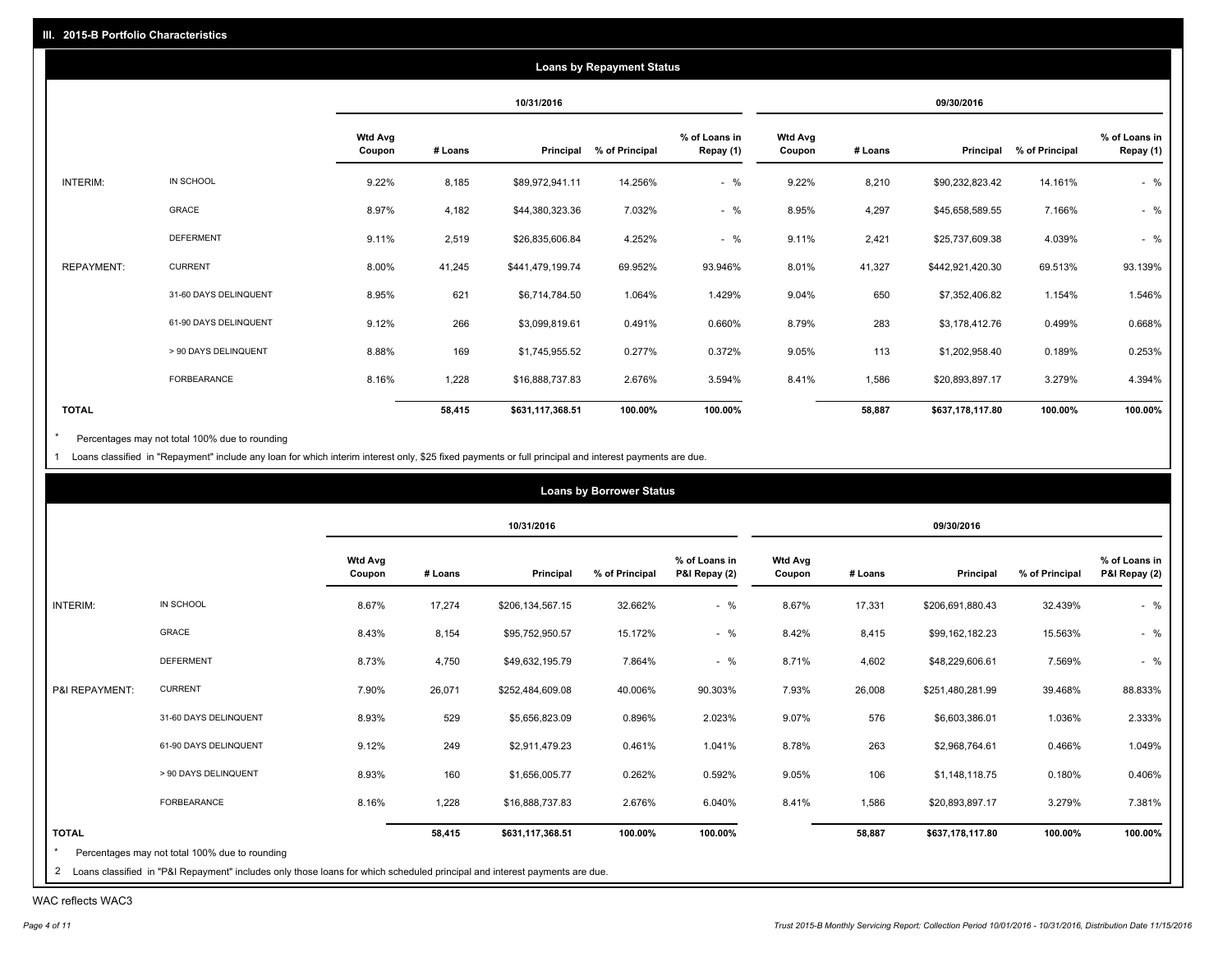|                                                                                                  | 10/31/2016       | 9/30/2016        |
|--------------------------------------------------------------------------------------------------|------------------|------------------|
| Pool Balance                                                                                     | \$677,810,392.65 | \$682,970,644.44 |
| Total # Loans                                                                                    | 58,415           | 58,887           |
| <b>Total # Borrowers</b>                                                                         | 39,480           | 39,778           |
| Weighted Average Coupon                                                                          | 8.41%            | 8.42%            |
| Weighted Average Remaining Term                                                                  | 123.25           | 123.29           |
| Percent of Pool - Cosigned                                                                       | 92.2%            | 92.2%            |
| Percent of Pool - Non Cosigned                                                                   | 7.8%             | 7.8%             |
| Borrower Interest Accrued for Period                                                             | \$4,582,759.52   | \$4,200,662.14   |
| Outstanding Borrower Interest Accrued                                                            | \$49,463,548.22  | \$48,544,672.28  |
| Gross Principal Realized Loss - Periodic                                                         | \$496,547.92     | \$439,527.25     |
| Gross Principal Realized Loss - Cumulative                                                       | \$6,390,618.19   | \$5,894,070.27   |
| Recoveries on Realized Losses - Periodic                                                         | \$55,692.26      | \$23,865.61      |
| Recoveries on Realized Losses - Cumulative                                                       | \$273,989.31     | \$218,297.05     |
| Net Losses - Periodic                                                                            | \$440,855.66     | \$415,661.64     |
| Net Losses - Cumulative                                                                          | \$6,116,628.88   | \$5,675,773.22   |
| Non-Cash Principal Activity - Capitalized Interest                                               | \$938,373.10     | \$832,697.57     |
| Since Issued Total Constant Prepayment Rate (CPR) (1)                                            | 5.84%            | 5.75%            |
| Loan Substitutions                                                                               | \$0.00           | \$0.00           |
| <b>Cumulative Loan Substitutions</b>                                                             | \$0.00           | \$0.00           |
| <b>Unpaid Servicing Fees</b>                                                                     | \$0.00           | \$0.00           |
| <b>Unpaid Administration Fees</b>                                                                | \$0.00           | \$0.00           |
| <b>Unpaid Carryover Servicing Fees</b>                                                           | \$0.00           | \$0.00           |
| Note Interest Shortfall                                                                          | \$0.00           | \$0.00           |
| Loans in Modification                                                                            | \$11,327,277.41  | \$10,106,923.45  |
| % of Loans in Modification as a % of Loans in Repayment (P&I)                                    | 4.05%            | 3.57%            |
|                                                                                                  |                  |                  |
|                                                                                                  |                  |                  |
| % Annualized Gross Principal Realized Loss - Periodic as a %<br>of Loans in Repayment (P&I) * 12 | 2.13%            | 1.86%            |
| % Gross Principal Realized Loss - Cumulative as a % of                                           |                  |                  |
| Original Pool Balance                                                                            | 0.86%            | 0.79%            |
|                                                                                                  |                  |                  |

(1) Since Issued Total CPR calculations found in monthly servicing reports issued on or prior to September 15, 2015 originally included loans that were removed from the pool by the sponsor because they became ineligible for the pool between the cut-off date and settlement date. On October 5, 2015, Since Issued Total CPR calculations were revised to exclude these loans and all prior monthly servicing reports were restated. For additional information, see 'Since Issued CPR Methodology' found on page 11 of this report.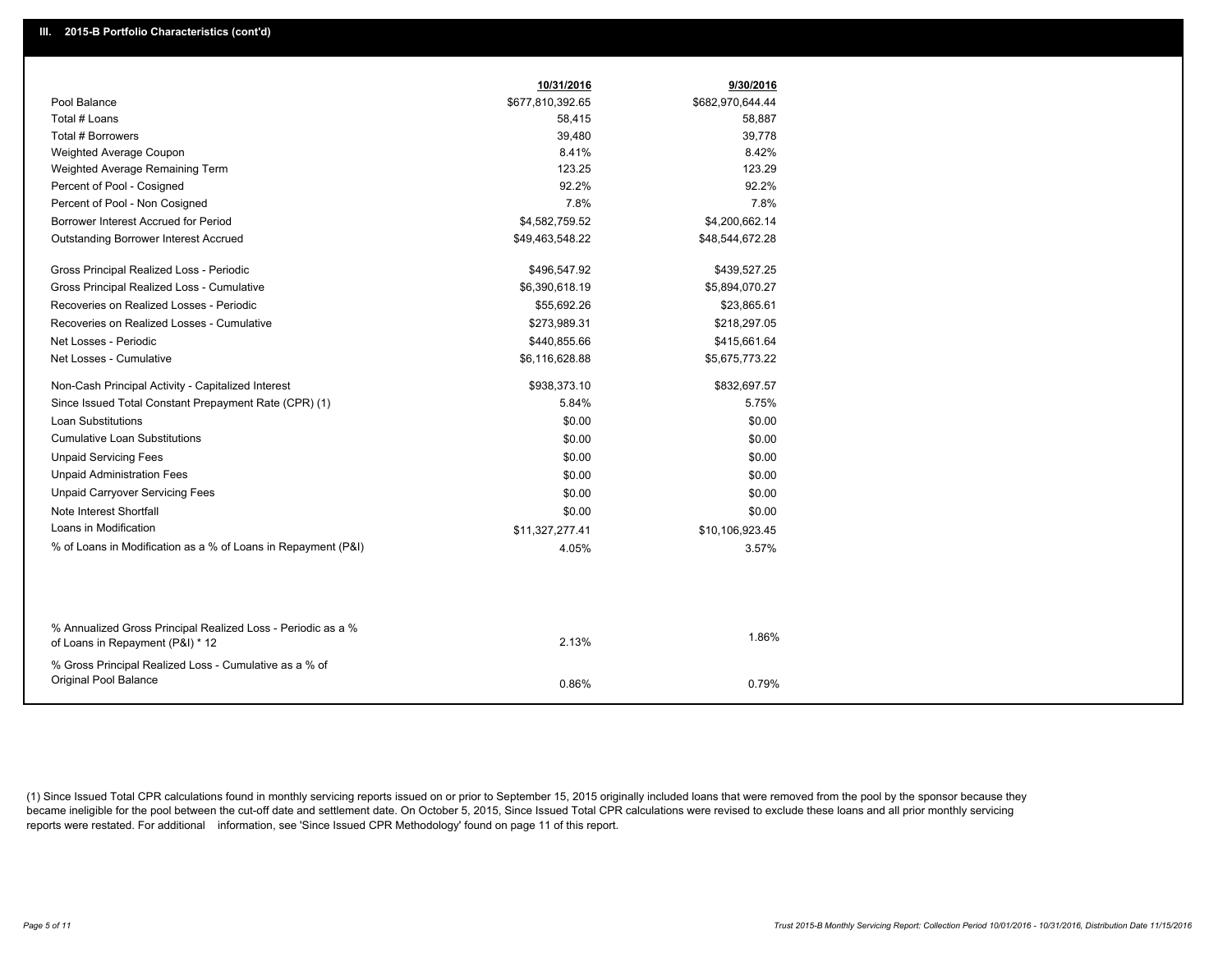#### **Loan Program**  A

|                                    | Weighted<br><b>Average Coupon</b> | # LOANS     | <b>\$ AMOUNT</b> | $%$ *    |
|------------------------------------|-----------------------------------|-------------|------------------|----------|
| - Smart Option Interest-Only Loans | 7.16%                             | 12,803      | \$124,010,362.48 | 19.649%  |
| - Smart Option Fixed Pay Loans     | 8.31%                             | 16,168      | \$201,655,463.58 | 31.952%  |
| - Smart Option Deferred Loans      | 8.79%                             | 29.444      | \$305,451,542.45 | 48.399%  |
| - Other Loan Programs              | $0.00\%$                          | $\mathbf 0$ | \$0.00           | 0.000%   |
| <b>Total</b>                       | 8.34%                             | 58,415      | \$631,117,368.51 | 100.000% |

\* Percentages may not total 100% due to rounding

B

C

**Index Type**

|                       | Weighted<br><b>Average Coupon</b> | # LOANS | <b>\$ AMOUNT</b> | % *       |
|-----------------------|-----------------------------------|---------|------------------|-----------|
| - Fixed Rate Loans    | 9.15%                             | 10,308  | \$124,336,938.28 | 19.701%   |
| - LIBOR Indexed Loans | 8.14%                             | 48,107  | \$506,780,430.23 | 80.299%   |
| - Other Index Rates   | $0.00\%$                          | 0       | \$0.00           | $0.000\%$ |
| <b>Total</b>          | 8.34%                             | 58,415  | \$631,117,368.51 | 100.000%  |

\* Percentages may not total 100% due to rounding

## **Weighted Average Recent FICO**

| (2)<br>Wtd Avg Recent FICO Band | # LOANS | <b>\$ AMOUNT</b> | $%$ *    |
|---------------------------------|---------|------------------|----------|
| $0 - 639$                       | 3,759   | \$35,399,196.79  | 5.609%   |
| 640 - 669                       | 3,293   | \$32,353,013.02  | 5.126%   |
| 670 - 699                       | 6,875   | \$70,951,090.26  | 11.242%  |
| 700 - 739<br>$740 +$            | 13,782  | \$148,985,821.11 | 23.607%  |
|                                 | 30,695  | \$343,297,101.23 | 54.395%  |
| N/A(1)                          | 11      | \$131,146.10     | 0.021%   |
| <b>Total</b>                    | 58,415  | \$631,117,368.51 | 100.000% |

WAC reflects WAC3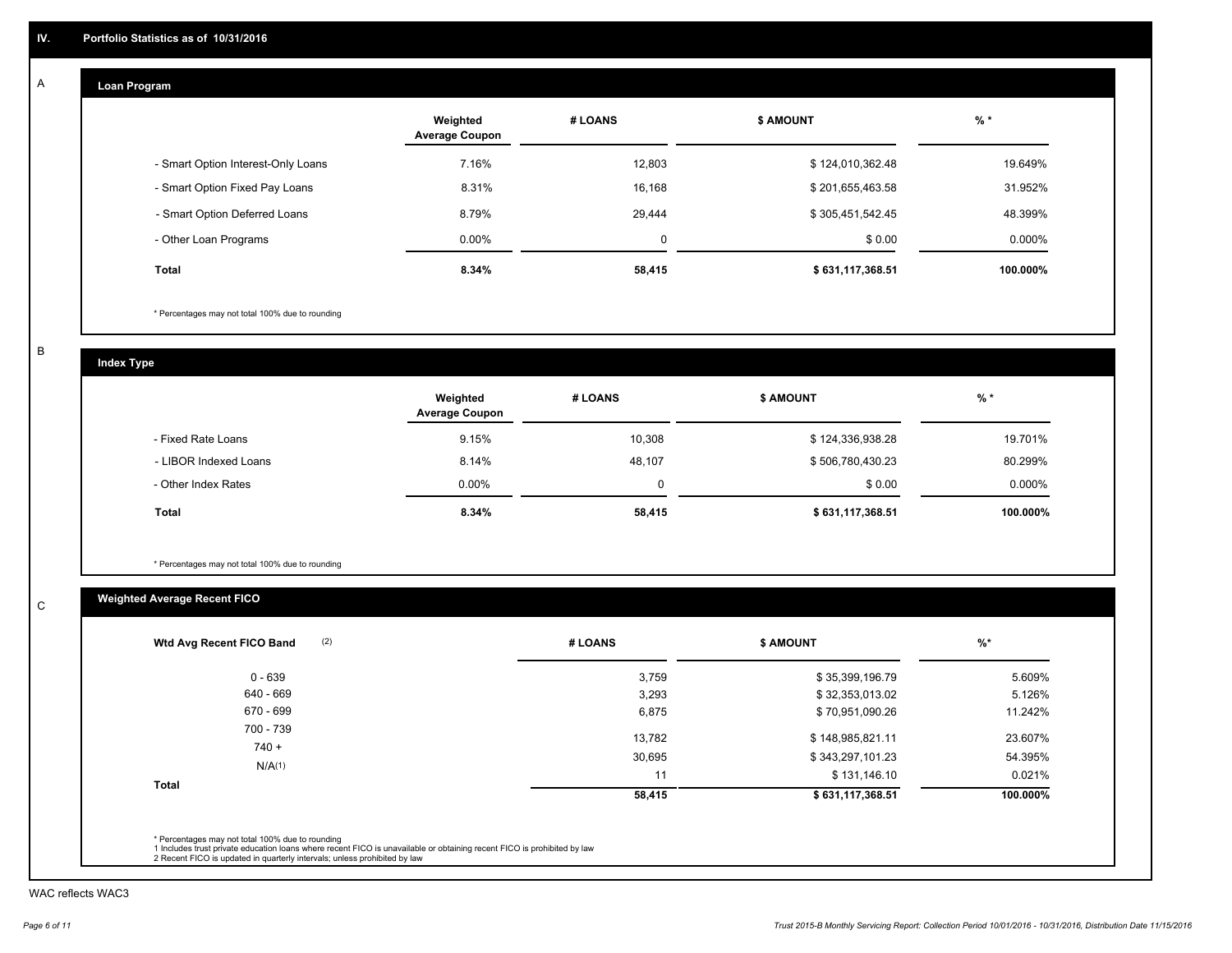| ۷. |      | 2015-B Reserve Account and Principal Distribution Calculations                             |                  |  |
|----|------|--------------------------------------------------------------------------------------------|------------------|--|
| А. |      | <b>Reserve Account</b>                                                                     |                  |  |
|    |      | Specified Reserve Account Balance                                                          | \$1,896,081.00   |  |
|    |      | Actual Reserve Account Balance                                                             | \$1,896,081.00   |  |
| В. |      | <b>Principal Distribution Amount</b>                                                       |                  |  |
|    | i.   | Class A Notes Outstanding                                                                  | \$477,093,092.73 |  |
|    | ii.  | Pool Balance                                                                               | \$677,810,392.65 |  |
|    | iii. | First Priority Principal Distribution Amount (i - ii)                                      | \$0.00           |  |
|    |      |                                                                                            |                  |  |
|    | iv.  | Class A and B Notes Outstanding                                                            | \$547,093,092.73 |  |
|    | v.   | First Priority Principal Distribution Amount                                               | \$0.00           |  |
|    | vi.  | Pool Balance                                                                               | \$677,810,392.65 |  |
|    | vii. | Specified Overcollateralization Amount                                                     | \$203,343,117.80 |  |
|    |      | Available Funds (after payment of waterfall items A through H)<br>viii.                    | \$0.00           |  |
|    | ix.  | <b>Class C Notes Outstanding</b>                                                           | \$50,000,000.00  |  |
|    | x.   | Regular Principal Distribution Amount (if (iv > 0, (iv - v) - (vi - vii), min(viii, ix))   | \$72,625,817.88  |  |
|    | xi.  | Pool Balance                                                                               | \$677,810,392.65 |  |
|    | xii. | 10% of Initial Pool Balance                                                                | \$74,339,449.62  |  |
|    |      |                                                                                            |                  |  |
|    |      | First Priority Principal Distribution Amount<br>xiii.                                      | \$0.00           |  |
|    |      | <b>Regular Principal Distribution Amount</b><br>xiv.                                       | \$72,625,817.88  |  |
|    | XV.  | Available Funds (after payment of waterfall items A through J)                             | \$0.00           |  |
|    |      | xvi. Additional Principal Distribution Amount (if(ix $\lt$ = x, min(xv, xi - xiii - xiv))) | \$0.00           |  |
|    |      |                                                                                            |                  |  |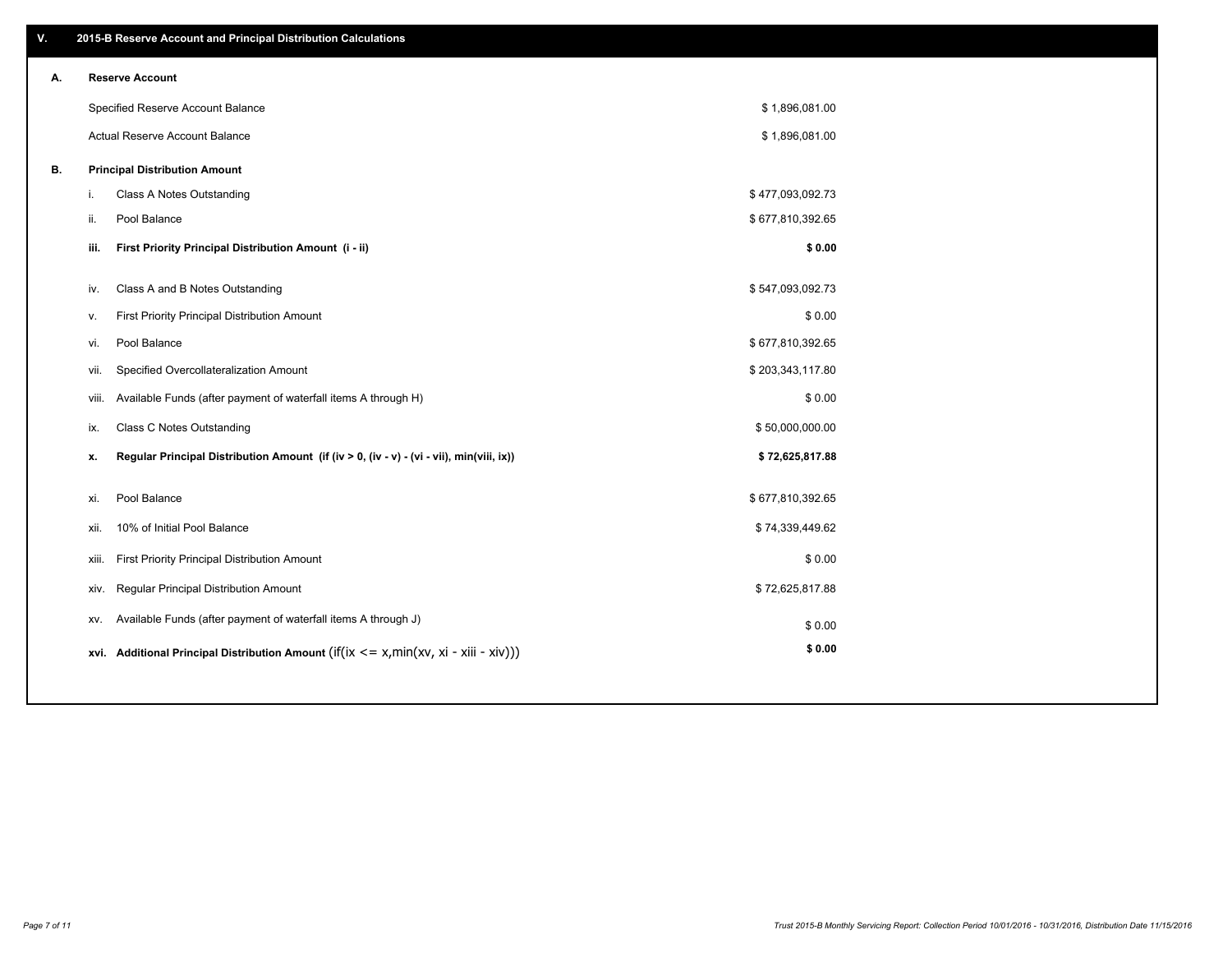|    |                                                         | Paid           | <b>Funds Balance</b> |
|----|---------------------------------------------------------|----------------|----------------------|
|    |                                                         |                |                      |
|    | <b>Total Available Funds</b>                            |                | \$9,093,916.43       |
| A  | <b>Trustee Fees</b>                                     | \$0.00         | \$9,093,916.43       |
| B  | <b>Servicing Fees</b>                                   | \$425,294.13   | \$8,668,622.30       |
| C  | i. Administration Fees                                  | \$8,333.00     | \$8,660,289.30       |
|    | ii. Unreimbursed Administrator Advances plus any Unpaid | \$0.00         | \$8,660,289.30       |
| D  | Class A Noteholders Interest Distribution Amount        | \$860,014.48   | \$7,800,274.82       |
| Ε  | <b>First Priority Principal Payment</b>                 | \$0.00         | \$7,800,274.82       |
| F  | Class B Noteholders Interest Distribution Amount        | \$204,166.67   | \$7,596,108.15       |
| G  | Class C Noteholders Interest Distribution Amount        | \$187,500.00   | \$7,408,608.15       |
| н  | Reinstatement Reserve Account                           | \$0.00         | \$7,408,608.15       |
|    | <b>Regular Principal Distribution</b>                   | \$7,408,608.15 | \$0.00               |
| J  | <b>Carryover Servicing Fees</b>                         | \$0.00         | \$0.00               |
| К  | Additional Principal Distribution Amount                | \$0.00         | \$0.00               |
| ч. | <b>Unpaid Expenses of Trustee</b>                       | \$0.00         | \$0.00               |
| М  | Unpaid Expenses of Administrator                        | \$0.00         | \$0.00               |
| N  | Remaining Funds to the Residual Certificateholders      | \$0.00         | \$0.00               |

#### **Waterfall Conditions**

|      | Pool Balance                                                                       | \$677,810,392.65 |
|------|------------------------------------------------------------------------------------|------------------|
|      |                                                                                    |                  |
| Ш.   | Class A and B Notes Outstanding                                                    | \$547,093,092.73 |
| iii. | Class C Noteholders' Interest Distribution Ratio (i / ii)                          | 123.89%          |
| IV.  | Minimum Ratio                                                                      | 110.00%          |
| v.   | Is the Class C Noteholders' Interest Distribution Condition Satisfied (iii $>$ iv) | $\checkmark$     |

\* If the Class C Noteholders' Interest Distribution Condition is satisfied then the amount of interest accrued at the Class C Rate for the Accrual Period is Released on the distribution Date.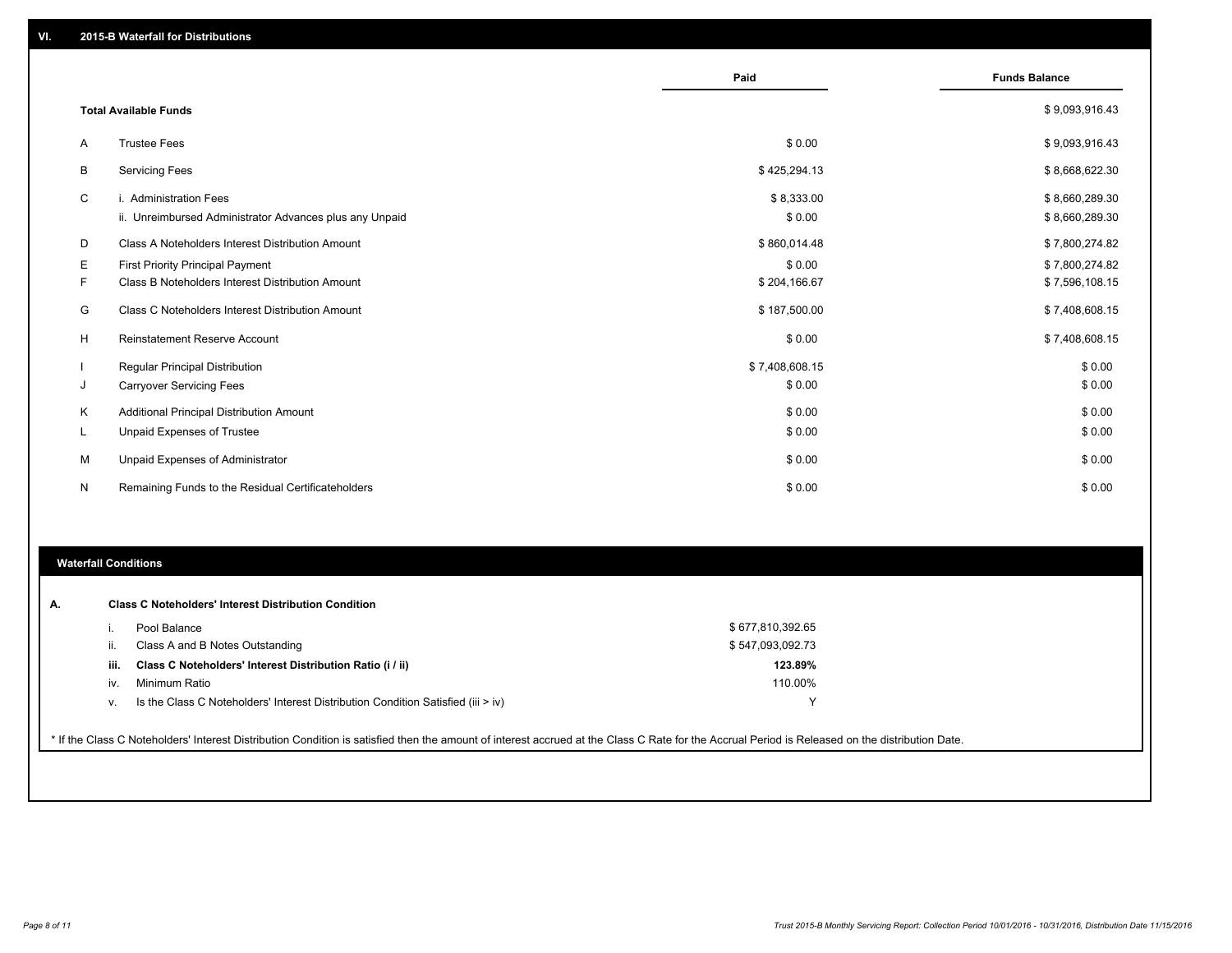| <b>Distribution Amounts</b>                                |                         |                         |                         |
|------------------------------------------------------------|-------------------------|-------------------------|-------------------------|
|                                                            | A <sub>1</sub>          | A2A                     | A2B                     |
| Cusip/Isin                                                 | 78448QAA6               | 78448QAB4               | 78448QAC2               |
| <b>Beginning Balance</b>                                   | \$120,093,092.73        | \$192,000,000.00        | \$90,000,000.00         |
| Index                                                      | <b>LIBOR</b>            | <b>FIXED</b>            | <b>LIBOR</b>            |
| Spread/Fixed Rate                                          | 0.70%                   | 2.98%                   | 1.20%                   |
| Record Date (Days Prior to Distribution)                   | 1 NEW YORK BUSINESS DAY | 1 NEW YORK BUSINESS DAY | 1 NEW YORK BUSINESS DAY |
| <b>Accrual Period Begin</b>                                | 10/17/2016              | 10/15/2016              | 10/17/2016              |
| <b>Accrual Period End</b>                                  | 11/15/2016              | 11/15/2016              | 11/15/2016              |
| Daycount Fraction                                          | 0.08055556              | 0.08333333              | 0.08055556              |
| Interest Rate*                                             | 1.23456%                | 2.98000%                | 1.73456%                |
| <b>Accrued Interest Factor</b>                             | 0.000994507             | 0.002483333             | 0.001397284             |
| <b>Current Interest Due</b>                                | \$119,433.38            | \$476,800.00            | \$125,755.60            |
| Interest Shortfall from Prior Period Plus Accrued Interest | $\mathbb{S}$ -          | $\mathsf{\$}$ -         | $\mathsf{\$}$ -         |
| <b>Total Interest Due</b>                                  | \$119,433.38            | \$476,800.00            | \$125,755.60            |
| <b>Interest Paid</b>                                       | \$119,433.38            | \$476,800.00            | \$125,755.60            |
| <b>Interest Shortfall</b>                                  | $\mathbb{S}$ -          | $\frac{2}{3}$ -         | $\mathsf{\$}$ -         |
| <b>Principal Paid</b>                                      | \$7,408,608.15          | $S -$                   | $\mathsf{\$}$ -         |
| <b>Ending Principal Balance</b>                            | \$112,684,484.58        | \$192,000,000.00        | \$90,000,000.00         |
| Paydown Factor                                             | 0.031259950             | 0.000000000             | 0.000000000             |
| <b>Ending Balance Factor</b>                               | 0.475461960             | 1.000000000             | 1.000000000             |

\* Pay rates for Current Distribution. For the interest rates applicable to the next distribution date, please see https://www.salliemae.com/about/investors/data/SMBabrate.txt.

**VII. 2015-B Distributions**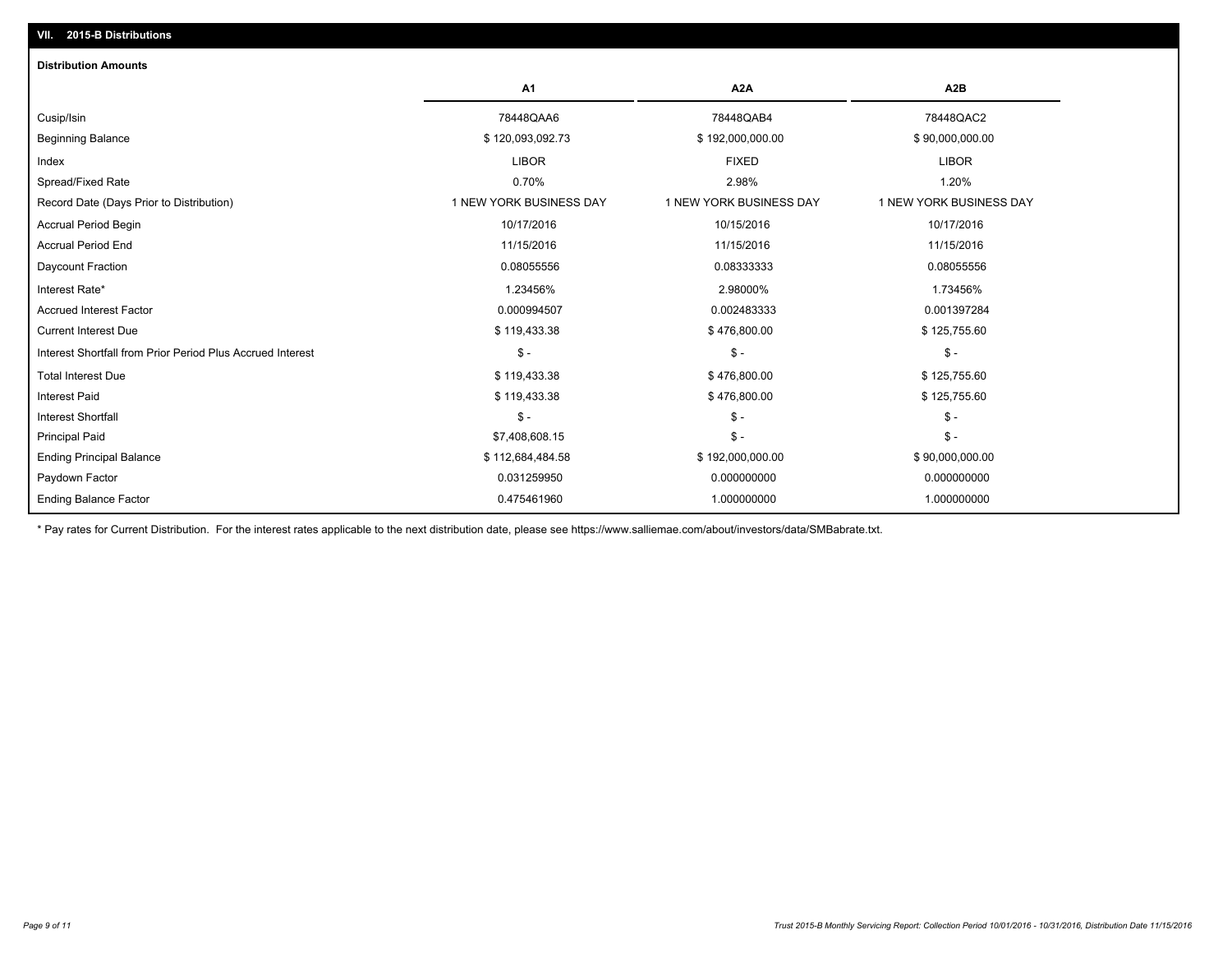| <b>Distribution Amounts</b>                                |                         |                         |                         |
|------------------------------------------------------------|-------------------------|-------------------------|-------------------------|
|                                                            | A <sub>3</sub>          | в                       | С                       |
| Cusip/Isin                                                 | 78448QAD0               | 78448QAE8               | 78448QAF5               |
| <b>Beginning Balance</b>                                   | \$75,000,000.00         | \$70,000,000.00         | \$50,000,000.00         |
| Index                                                      | <b>LIBOR</b>            | <b>FIXED</b>            | <b>FIXED</b>            |
| Spread/Fixed Rate                                          | 1.75%                   | 3.50%                   | 4.50%                   |
| Record Date (Days Prior to Distribution)                   | 1 NEW YORK BUSINESS DAY | 1 NEW YORK BUSINESS DAY | 1 NEW YORK BUSINESS DAY |
| <b>Accrual Period Begin</b>                                | 10/17/2016              | 10/15/2016              | 10/15/2016              |
| <b>Accrual Period End</b>                                  | 11/15/2016              | 11/15/2016              | 11/15/2016              |
| Daycount Fraction                                          | 0.08055556              | 0.08333333              | 0.08333333              |
| Interest Rate*                                             | 2.28456%                | 3.50000%                | 4.50000%                |
| <b>Accrued Interest Factor</b>                             | 0.001840340             | 0.002916667             | 0.003750000             |
| <b>Current Interest Due</b>                                | \$138,025.50            | \$204,166.67            | \$187,500.00            |
| Interest Shortfall from Prior Period Plus Accrued Interest | $S -$                   | $\frac{1}{2}$           | $$ -$                   |
| <b>Total Interest Due</b>                                  | \$138,025.50            | \$204,166.67            | \$187,500.00            |
| <b>Interest Paid</b>                                       | \$138,025.50            | \$204,166.67            | \$187,500.00            |
| <b>Interest Shortfall</b>                                  | $S -$                   | $\mathsf{\$}$ -         | $\mathsf{\$}$ -         |
| <b>Principal Paid</b>                                      | $S -$                   | $\mathsf{\$}$ -         | $S -$                   |
| <b>Ending Principal Balance</b>                            | \$75,000,000.00         | \$70,000,000.00         | \$50,000,000.00         |
| Paydown Factor                                             | 0.000000000             | 0.000000000             | 0.000000000             |
| <b>Ending Balance Factor</b>                               | 1.000000000             | 1.000000000             | 1.000000000             |

\* Pay rates for Current Distribution. For the interest rates applicable to the next distribution date, please see https://www.salliemae.com/about/investors/data/SMBabrate.txt.

**VII. 2015-B Distributions**